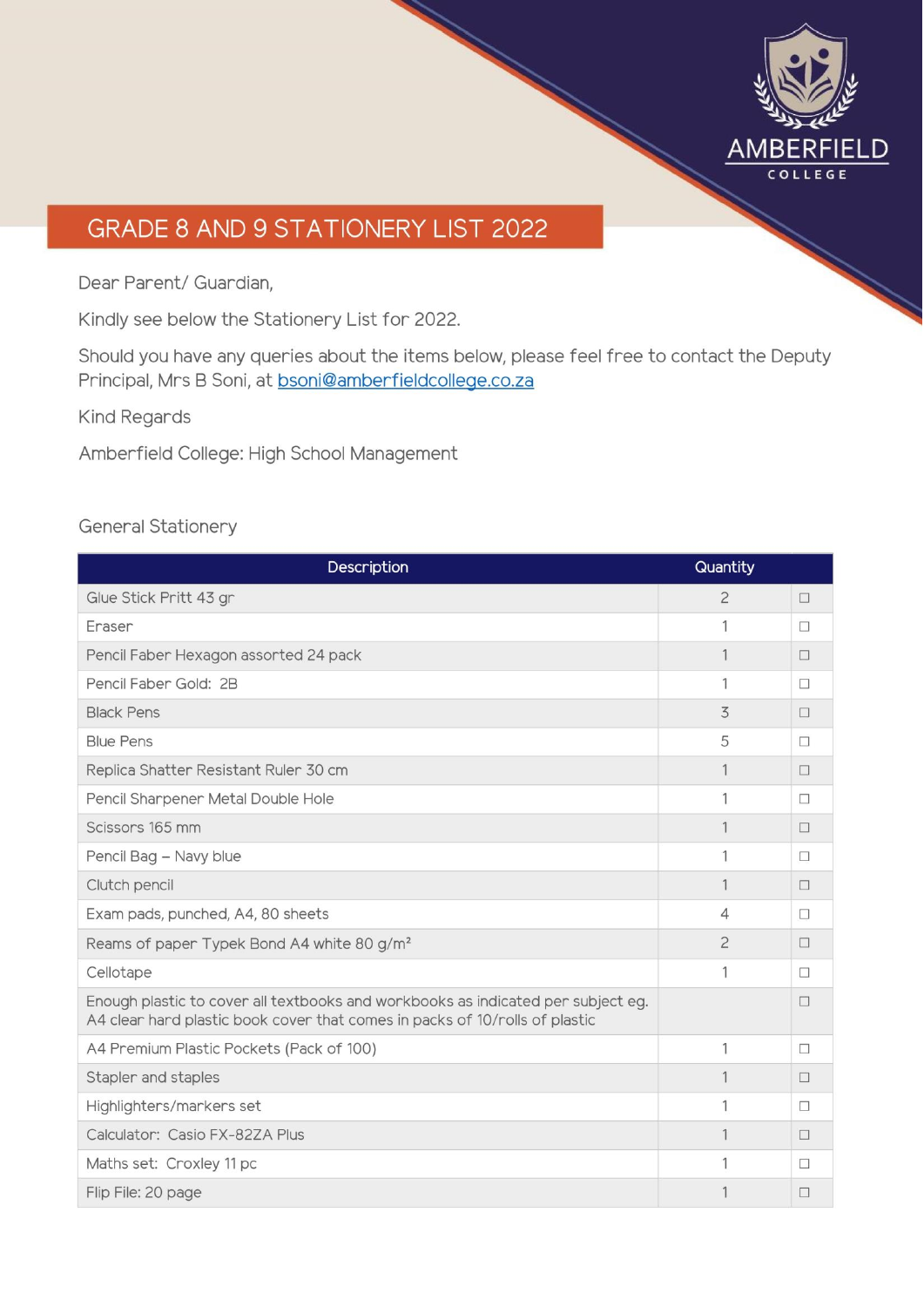| Project boards: pack of 10 |  |
|----------------------------|--|
| Index/thumb sticky notes   |  |

#### Mathematics

|                                  | Quantity |  |
|----------------------------------|----------|--|
| F&M 288-page hard cover book     |          |  |
| A4 Croxley quotation file - Navy |          |  |

## Afrikaans First Additional Language

|                                  | Quantity |  |
|----------------------------------|----------|--|
| F&M 192-page hard cover book     |          |  |
| A4 Croxley quotation file - Navy |          |  |

#### Sepedi

|                                  | Quantity |  |
|----------------------------------|----------|--|
| F&M 72-page hard cover book      |          |  |
| A4 Croxley quotation file - Navy |          |  |

### IsiZulu

|                                  | Quantity |  |
|----------------------------------|----------|--|
| F&M 72-page hard cover book      |          |  |
| A4 Croxley quotation file - Navy |          |  |

#### Creative Arts

|                                                  | Quantity |  |
|--------------------------------------------------|----------|--|
| F&M 96-page hard cover book                      |          |  |
| Manuscript book: A4(64 page with staves) (MUSIC) |          |  |
| Recorder: Soprano (Basic music instrument)       |          |  |
| A4 Croxley quotation file - Navy                 |          |  |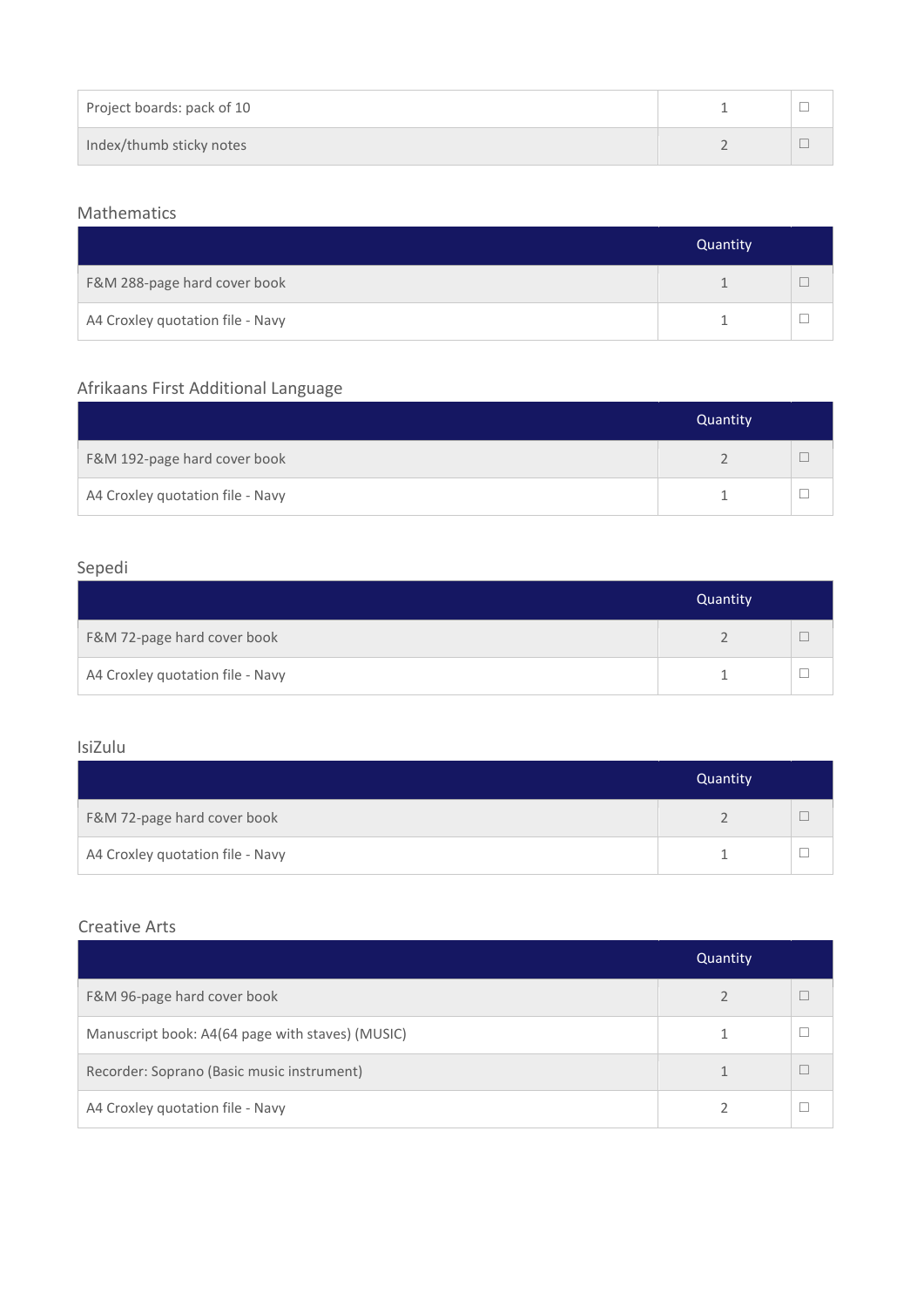## Economic Management Sciences

|                                  | Quantity |   |
|----------------------------------|----------|---|
| EMS Workbook (Bought at school)  |          |   |
| A4 96-page Creditor's journal    |          |   |
| A4 72-page Column Ledger         |          | Г |
| A4 96-page hard cover book       |          |   |
| A4 Croxley quotation file - Navy |          | Г |

## Life Orientation

|                                  | Quantity |  |
|----------------------------------|----------|--|
| F&M 92-page hard cover book      |          |  |
| A4 Croxley quotation file - Navy |          |  |

### Natural Sciences

|                                  | Quantity |  |
|----------------------------------|----------|--|
| F&M 192-page hard cover book     |          |  |
| A4 Croxley quotation file - Navy |          |  |

## English Home Language

|                                  | Quantity |  |
|----------------------------------|----------|--|
| F&M 196-page hard cover book     |          |  |
| F&M 72-page soft cover book      |          |  |
| A4 Croxley quotation file - Navy |          |  |

#### Social Sciences

|                                  | Quantity |  |
|----------------------------------|----------|--|
| F&M 96-page hard cover book      |          |  |
| A4 Croxley quotation file - Navy |          |  |